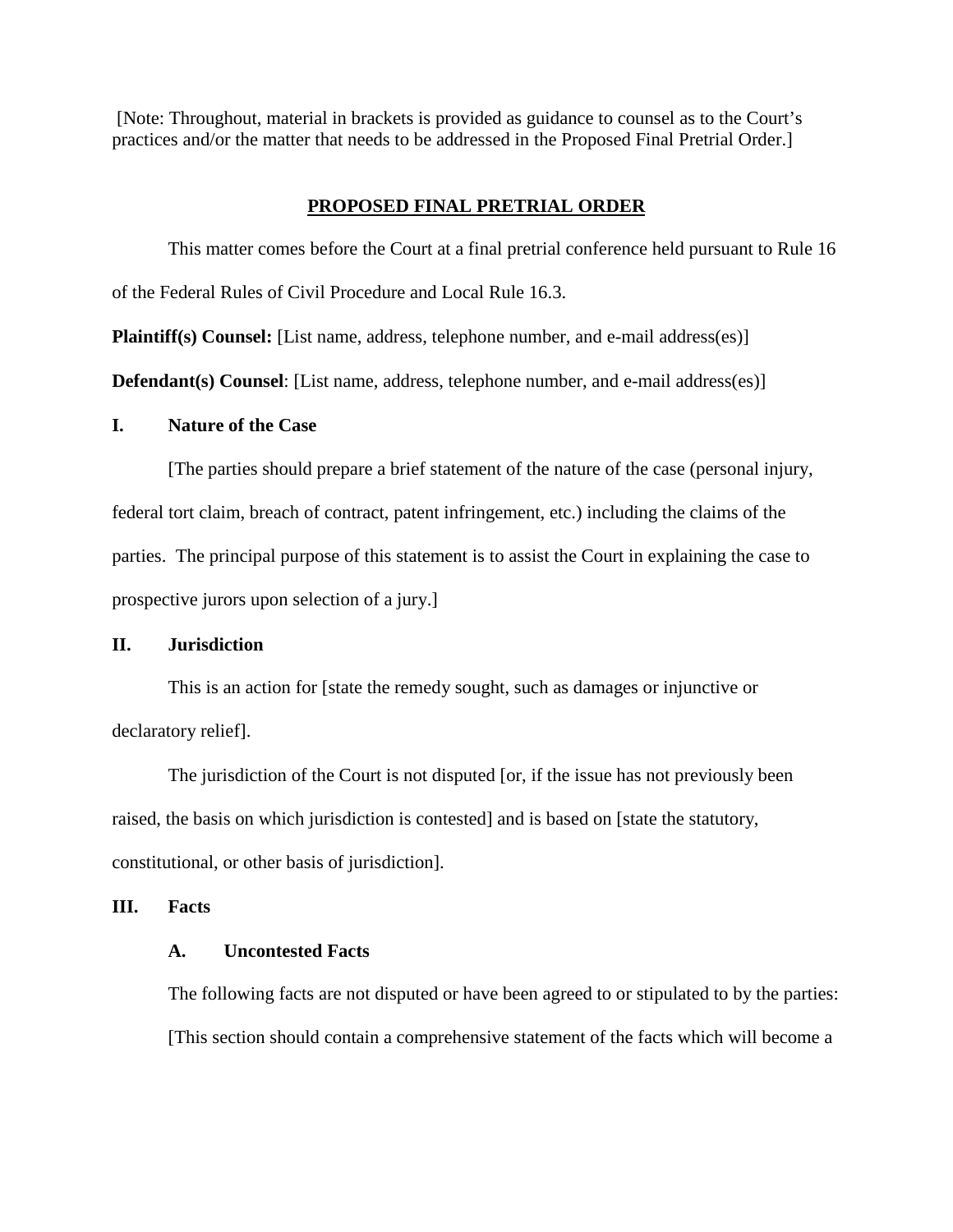part of the evidentiary record in the case and which, in jury trials, may be read to the jury at the beginning of the evidentiary portion of the trial.]

#### **B. Contested Facts**

[Identify the facts in issue, with a brief statement of what each party intends to prove in support of its claims and/or defenses. These summaries should be sufficient to identify for the Court the essential facts in issue and to fairly notify the other parties of what counsel expects to prove at trial.]

### **IV. Issues of Law**

[Include a statement of the issues of law which any party contends remain to be litigated, and a citation of authorities relied upon by each party.]

[The Court will preclude a party from seeking relief based on claims and defenses not described in the draft pretrial order.]

### **V. Witnesses**

[Indicate which witnesses will testify in person and which by deposition. Any witness not listed will be precluded from testifying, absent good cause shown. Indicate if there are any objections to a witness and, if so, briefly state the basis for the objection.]

[In the absence of an alternative agreement between the parties, witnesses will be sequestered. Also, unless the parties reach an alternative agreement, the order of the presentation of evidence will follow the burden of proof.]

#### **A. List of Witnesses the Plaintiff Expects to Call**

- **1. Expert witnesses**
- **2. Non-expert witnesses**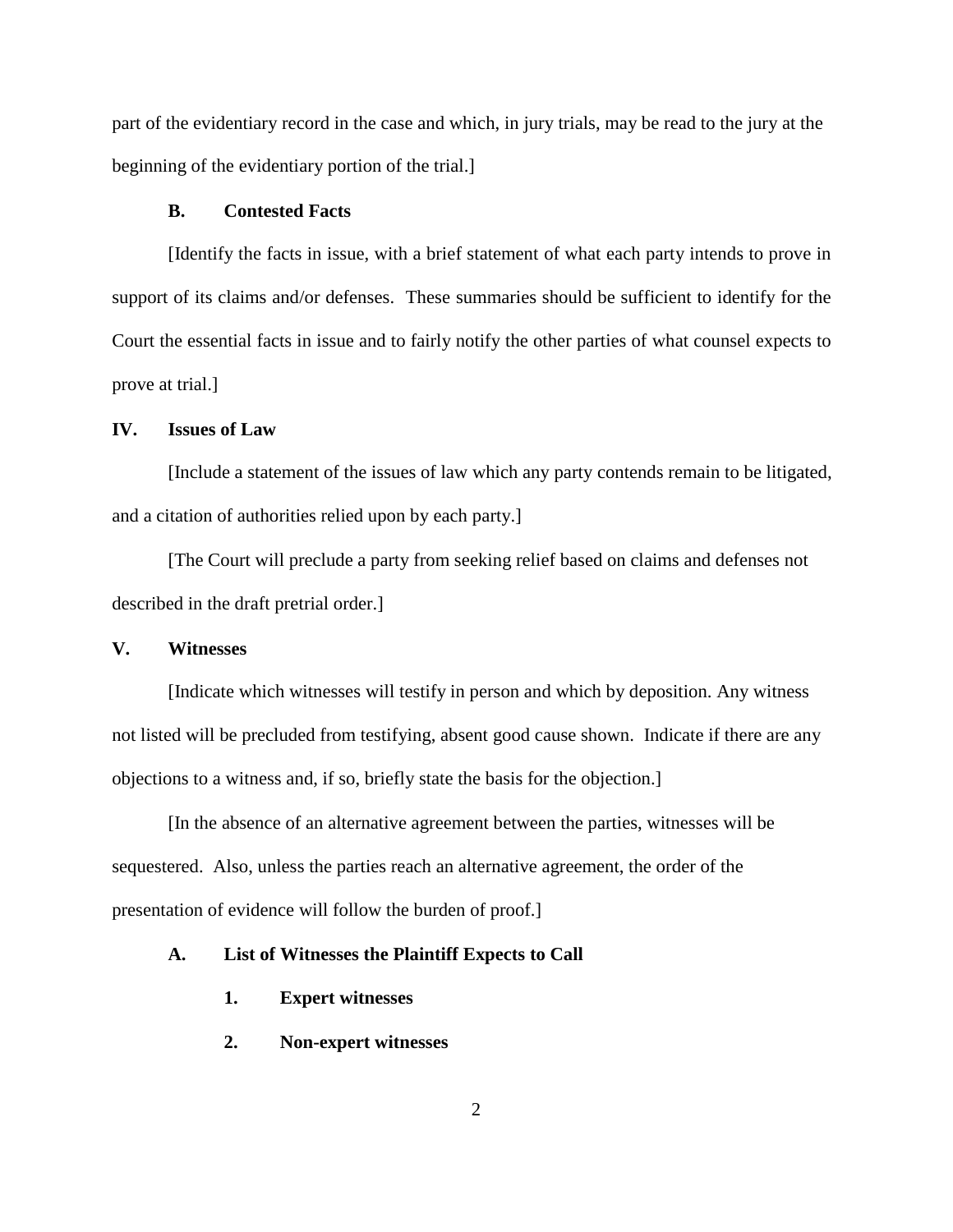#### **B. List of Witnesses Defendant Expects to Call**

- **1. Expert witnesses**
- **2. Non-expert witnesses**

## **C. List of Witnesses Third Parties Expect to Call**

[If there are any third parties to the action, they should include an identical list of witnesses as that contained in Parts A and B above.]

#### **D. Testimony by Deposition**

[Counsel should confer prior to the pretrial conference to determine which testimony will be offered by deposition (including video tape depositions), to agree on the designation of those portions of the depositions to be offered into evidence, and to identify objections. If there are objections that will need to be resolved, counsel will submit the transcript and a summary of the objections with the draft pretrial order. All irrelevant and redundant material, including colloquy between counsel and objections, will be eliminated when the deposition is read or viewed at trial.]

### **VI. Exhibits**

### **A. Exhibits**

[The parties are to provide a list of pre-marked exhibits that each party intends to offer at trial, along with citations to the Federal Rules of Evidence to note any objections thereto lodged by any other party. Exhibits not listed will not be admitted unless good cause is shown. Exhibits not objected to will be received into evidence by the operation of the Final Pretrial Order without the need for additional foundation testimony.]

On or before the first day of trial, counsel will deliver to the Courtroom Deputy a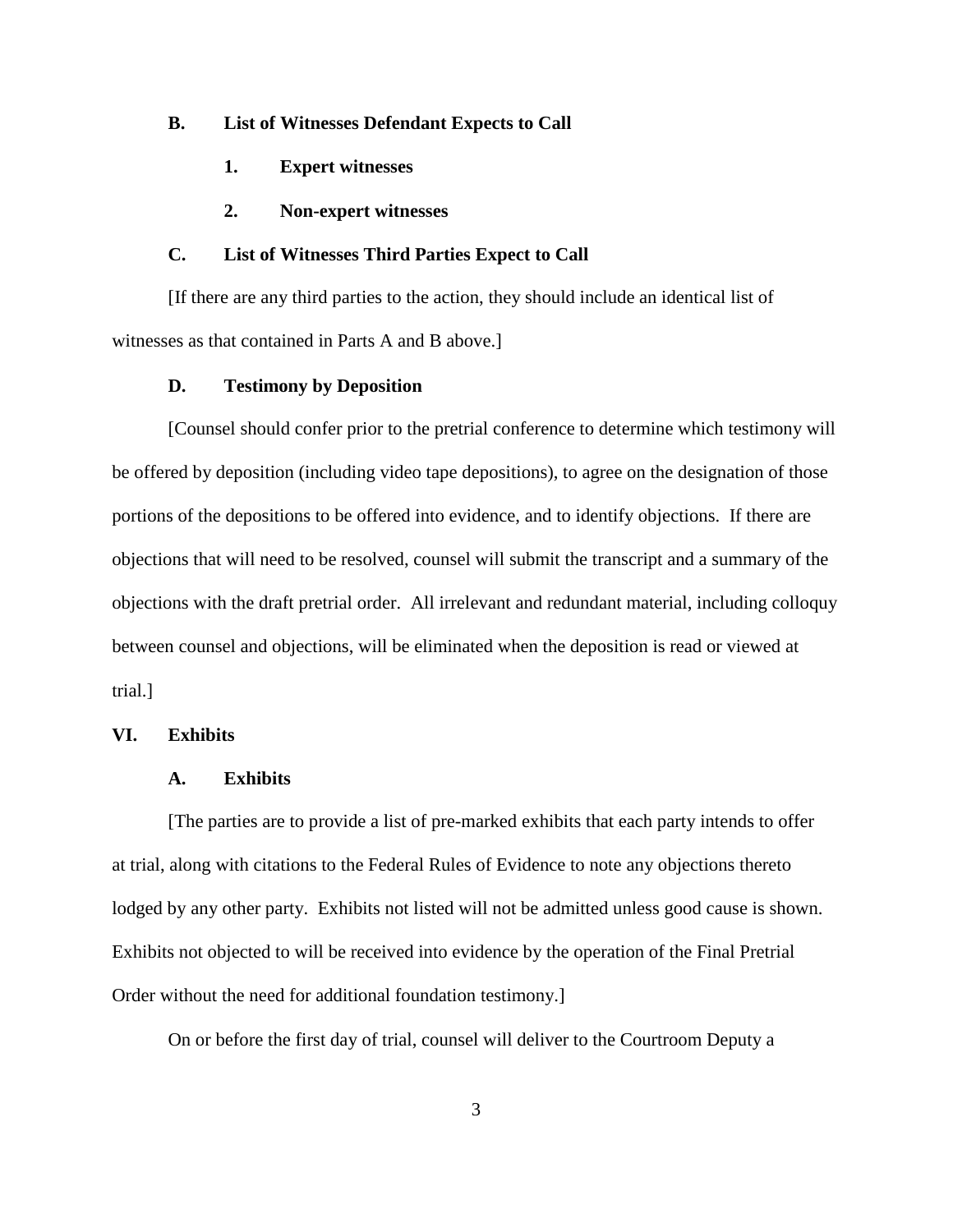completed AO Form 187 exhibit list for each party.

A party will provide exhibits to be used in connection with direct examination by 3:00 p.m. the day before their intended use, and objections will be provided no later than 7:30 p.m. the night before their intended use. If good faith efforts to resolve the objections fail, the party objecting to the exhibits shall bring its objections to the Court's attention prior to the witness being called to the witness stand.

## **B. Demonstrative Exhibits**

The parties will exchange demonstratives to be used in opening statements by 8:00 p.m. two nights before opening statements. The parties will provide any objections to such demonstratives by 12:00 noon on the day before opening statements.

A party will provide demonstrative exhibits to be used in connection with direct examination by 3:00 p.m. the day before their intended use, and objections will be provided no later than 7:30 p.m. the night before their intended use. If any of the demonstratives change after the deadline, the party intending to use the demonstrative will promptly notify the opposing party of the change(s).

The party seeking to use a demonstrative will provide a color representation of the demonstrative to the other side in PDF form. However, for video or animations, the party seeking to use the demonstrative will provide it to the other side on a DVD or CD. For irregularly sized physical exhibits, the party seeking to use the demonstrative will provide a color representation as a PDF of 8.5 x 11 copies of the exhibits.

This provision does not apply to demonstratives created during testimony or demonstratives to be used for cross examination, neither of which need to be provided to the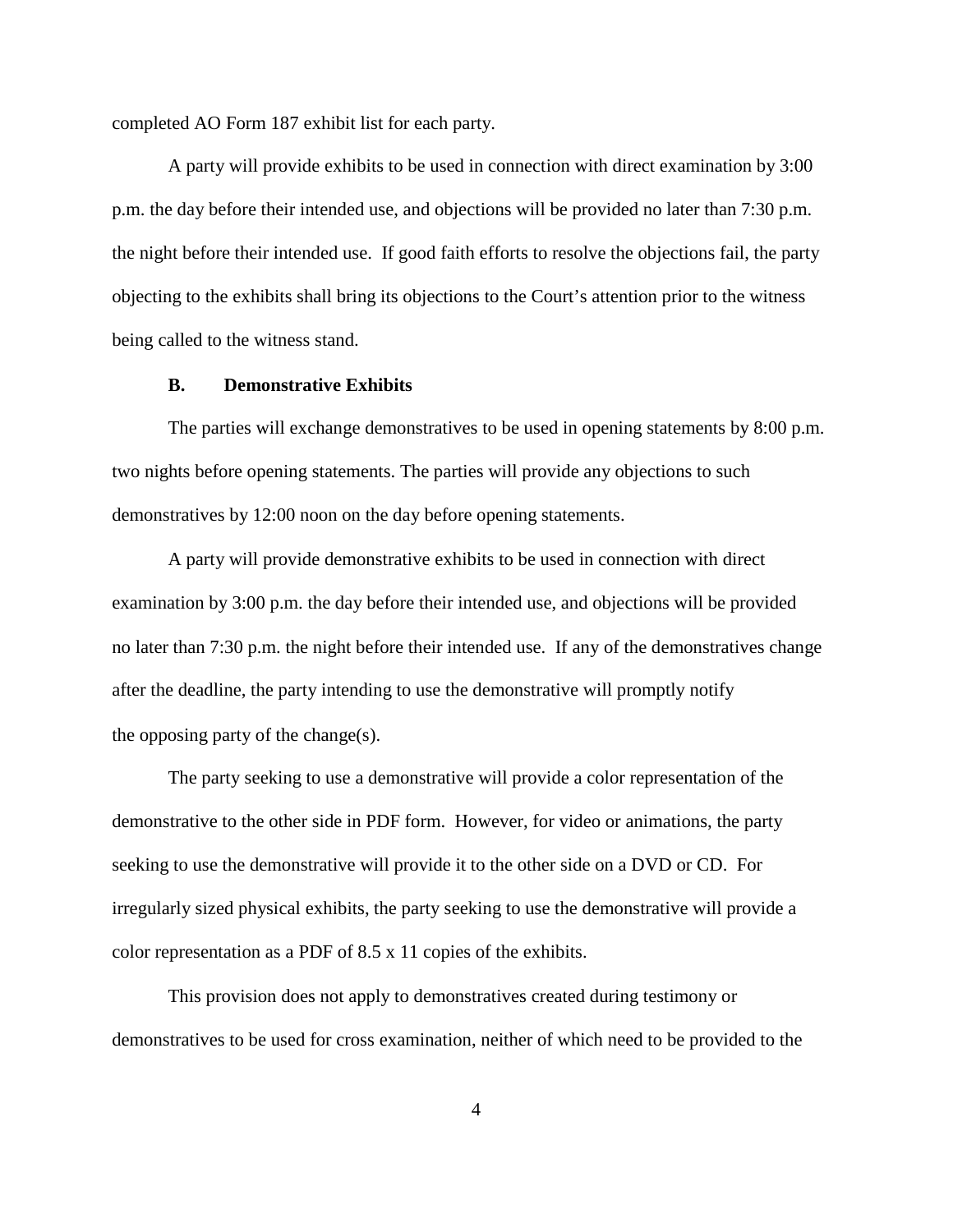other side in advance of their use. In addition, blow-ups or highlights of exhibits or parts of exhibits or testimony are not required to be provided to the other side in advance of their use.

If good faith efforts to resolve objections to demonstrative exhibits fail, the objecting party shall bring its objections to the Court's attention prior to the opening statements or prior to the applicable witness being called to the witness stand.

### **VII. Damages**

[Include an itemized statement of all damages, including special damages.]

#### **VIII. Bifurcated Trial**

[Indicate whether the parties desire a bifurcated trial, and, if so, why.]

### **IX. Motions** *in Limine*

[Motions *in limine* shall not be separately filed. All *in limine* requests and responses thereto shall be set forth in the proposed pretrial order. Each party shall be limited to five (5) *in limine* requests, unless otherwise permitted by the Court. The *in limine* request and any response shall contain the authorities relied upon; each *in limine* request may be supported by a maximum of three (3) pages of argument and may be opposed by a maximum of three (3) pages of argument, and the party making the *in limine* request may add a maximum of one (1) additional page in reply in support of its request. If more than one party is supporting or opposing an *in limine* request, such support or opposition shall be combined in a single three (3) page submission (and, if the moving party, a single one (1) page reply), unless otherwise ordered by the Court. No separate briefing shall be submitted on *in limine* requests, unless otherwise permitted by the Court.]

#### **X. Discovery**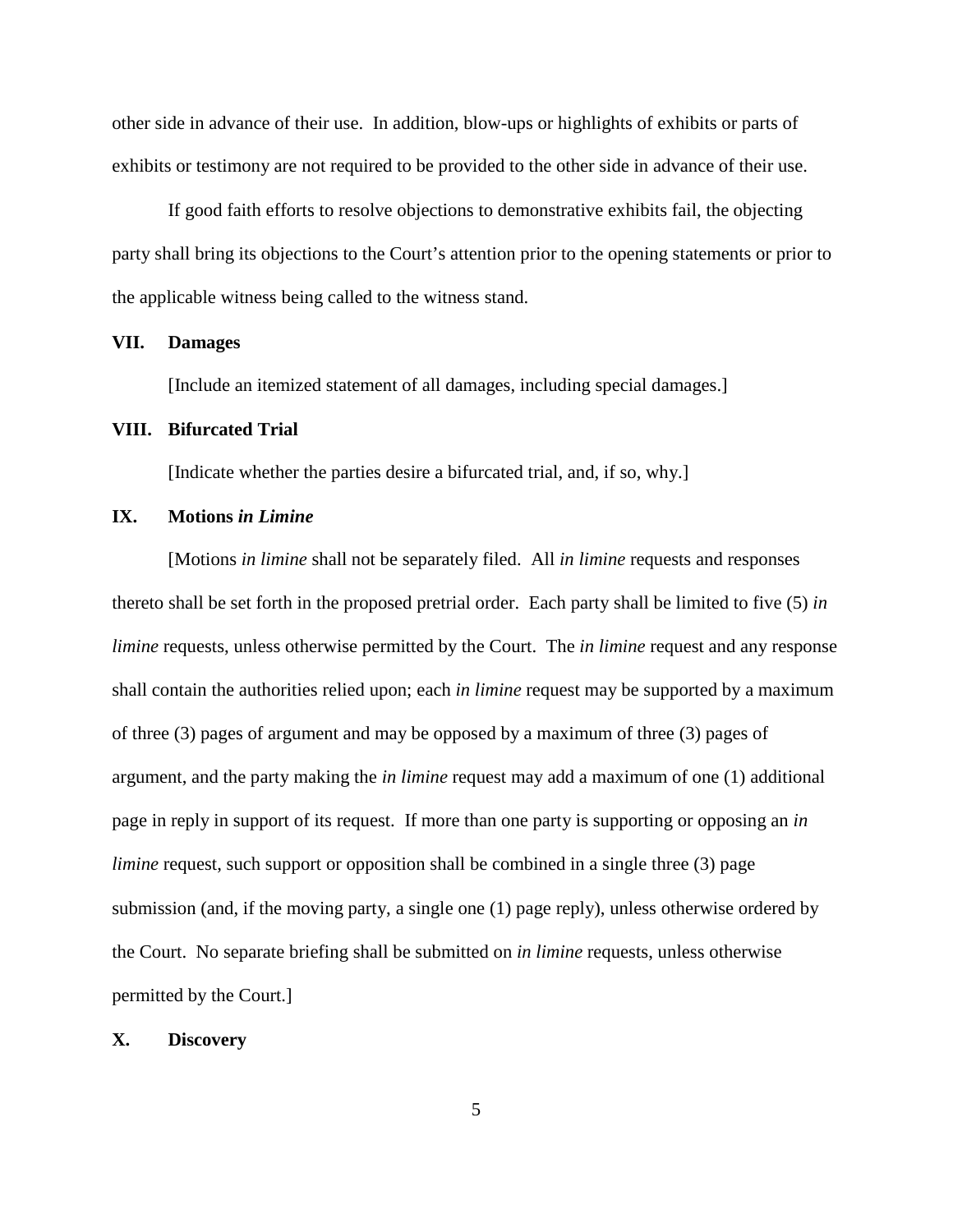Each party has completed discovery.

# **XI. Number of Jurors**

There shall be eight jurors. The Court will conduct jury selection through the "struck juror" method, beginning with the Court reading voir dire to the jury panel in the courtroom, continuing by meeting with jurors individually in chambers and there addressing any challenges for cause, and concluding back in the courtroom with peremptory strikes.

### **XII. Non-Jury Trial**

[If the parties desire a detailed opinion from the Court post-trial, counsel should include a proposed post-trial briefing schedule in the draft pretrial order.]

In their initial briefs, each party shall provide proposed Findings of Fact, separately stated in numbered paragraphs, constituting a detailed listing of the relevant material facts the party believes it has proven, in a simple narrative form. In their initial briefs, each party shall also provide Conclusions of Law, with supporting citations.

#### **XIII. Length of Trial**

[The trial will be timed. Indicate the number of hours the parties request for their trial presentations.]

Time will be charged to a party for its opening statement, direct and redirect examinations of witnesses it calls, cross-examination of witnesses called by any other party, and closing argument. The Courtroom Deputy will keep a running total of trial time used by counsel. **XIV.**

#### **Amendments of the Pleadings**

[Indicate any amendments of the pleadings desired by any party, along with a statement whether the proposed amendment is objected to and, if objected to, the grounds for the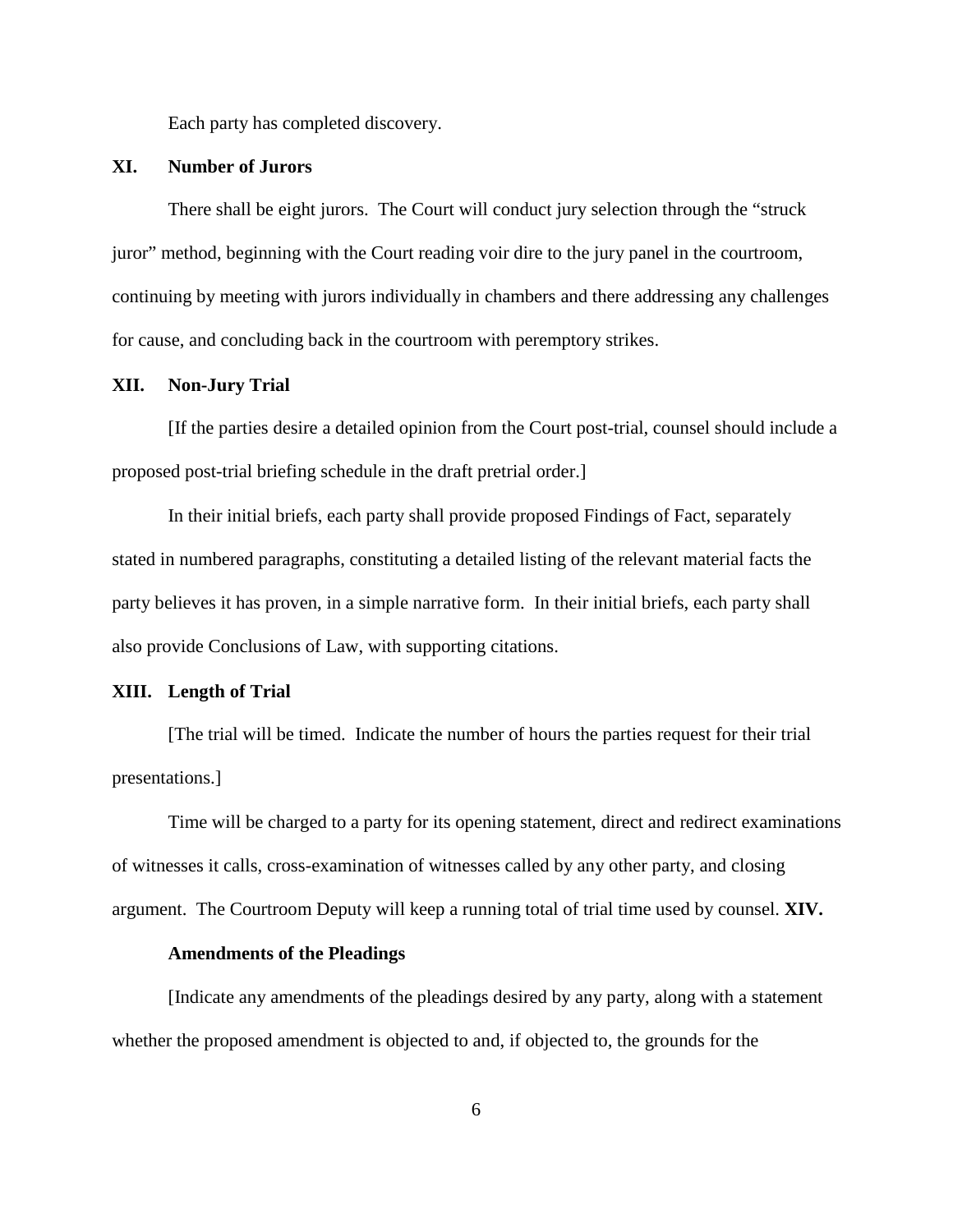objection.]

# **XV. Additional Matters**

[List here any additional issues requiring resolution prior to trial, including whether the parties anticipate requesting that the courtroom be closed to the public for a portion of any specified witness' testimony.]

# **XVI. Settlement**

[Provide a certification that the parties have engaged in a good faith effort to explore the resolution of the controversy by settlement, including a description of the overall extent of such efforts and identification of the date of the most recent substantive discussions regarding settlement.]